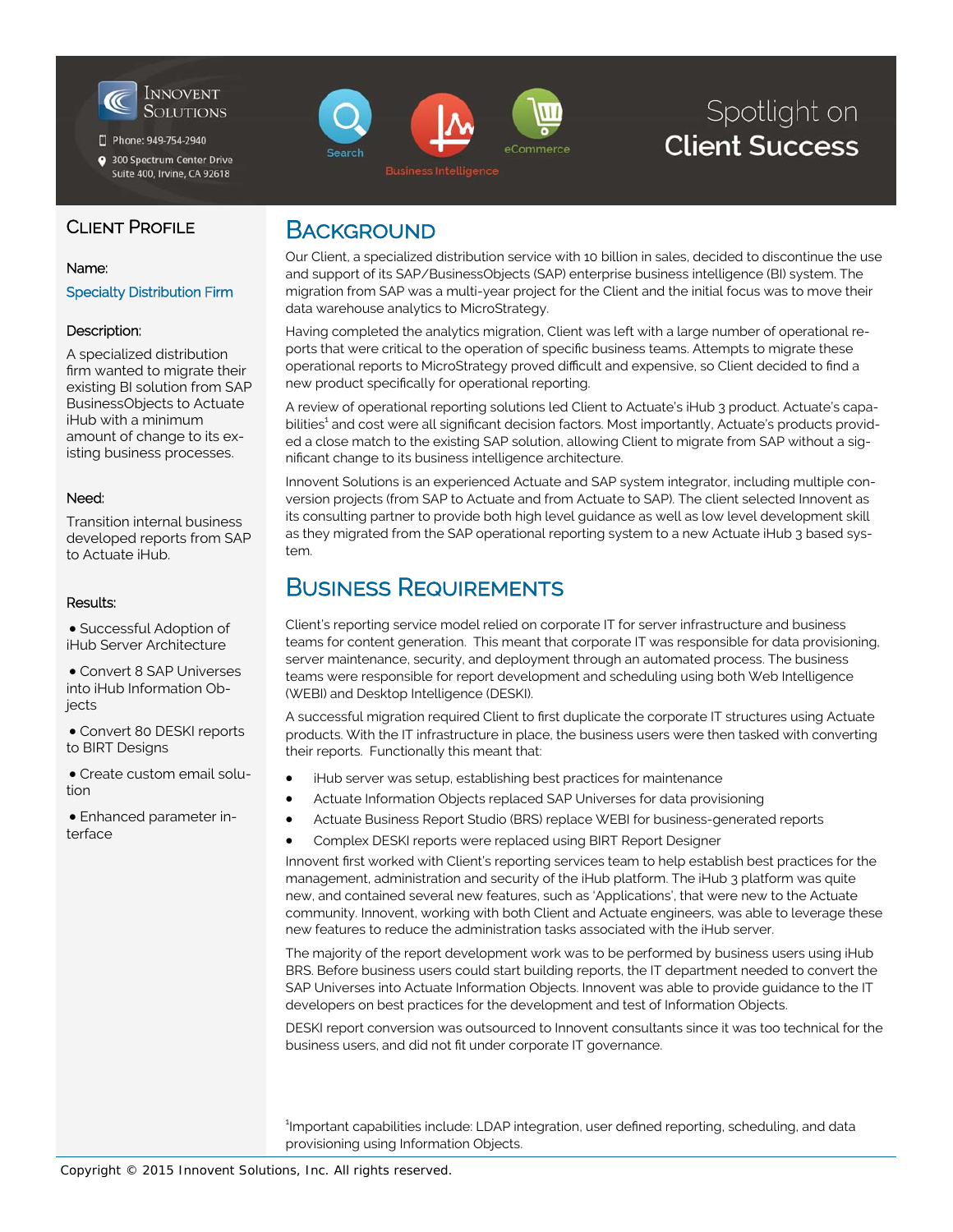## BUSINESS SOLUTION - MIGRATION TO ACTUATE IHUB

Business intelligence conversions from one product to another typically call on our consultant's technical expertise. Whether it is reverse engineering the original designs or designing and building the target system, our consultants have the knowledge and experience required. This SAP BusinessObjects to Actuate migration was no exception; Innovent's team of consultants were able to deal with issues in a timely and cost effective manner, leaving Client with simple and maintainable solutions. A few examples of the ways that Innovent's technical expertise helped this project follow.

#### Report Conversion

Client had 80 DESKI reports of a relatively high complexity (six to ten queries each), that had been used as a part of the operations for three business teams. Due to the complexity of these reports, development work had to be performed using BIRT Report Designer (BRD). Innovent's experience with the BIRT project allowed us to quickly migrate all of the reports using one developer. His experience with the product allowed him to take full advantage of BIRT's libraries, styles, and programmatic interfaces to significantly speed the development effort.

#### Maven Integration

Client uses an automated life cycle management (ALM) based on Maven to promote code to its servers. Actuate does not provide any out-of-box Maven integration. Innovent created custom Maven plugins (MOJOs) that allowed the automation of Actuate builds. This work allowed Client to automate the process used to promote developer created objects (Information Objects and reports) to the various server environments. Once the programs were completed, a simple ticket to the JIRA system enabled build engineers to trigger an automated process that a) pulls the code from version control, b) builds the distributable package, c) places the distributable code into the Nexus repository, and d) publishes the distributable code to the appropriate server environment (DEV, QA, or PROD).

#### Enhanced Parameter Collection

A significant difference exists between SAP and Actuate in the way multi-value parameters are handled. SAP allows users to specify a delimited set of values (e.g. states as "AL, MN, MI, CO, CA") as a report parameter. In Actuate, multi-value parameters need to be selected from a drop-down list. Client had several parameters with ten thousand or more possible selections, which would not work well with a drop-down selection list. Innovent used BIRT extension points to create a report template with WEBI like parameters built in. Business users creating reports with BRS end up having parameters that behave like WEBI reports.

#### Email Solution

Client needed to be able to schedule and deliver emails to its external clients by email. Email of scheduled reports from iHub is easy for named iHub users. Client however did not want to add external clients to the internal facing server; they wanted to just schedule to an email address as supported by SAP. Innovent created an email solution which allowed users to specify email properties for scheduled jobs which would then be used to send the emails when the job completed.

#### Issue Resolution

iHub 3 represented a major product upgrade introducing many new features. Client ran into a few issues as they deployed the product. Innovent was able to work with Client and Actuate support to deliver fixes and work-arounds in a timely manner. Our knowledge of both BIRT and the Actuate iHub3 platform allowed Innovent to isolate the issues in a repeatable manner which allowed Actuate to create fixes quickly.

# **THE RESULTS**

Successful Universe Migration: Client was able to convert its SAP Universes to Actuate Information Objects that were deployed and used on the Actuate iHub3 server.

Successful Report Migration: Client was able to migrate all of its WEBI and DESKI reports from SAP to Actuate. The conversion included extensions to BIRT reports to allow them to handle multi-value parameters in the same way that SAP does.

Successful Enterprise BI Conversion: Client was able to shut down the SAP servers following a successful conversion to Actuate iHub3. The project was completed in under six months and delivered under budget. Included in the project was a custom email solution allowing scheduled reports to be sent to any email address.

Automate Actuate Build Process: Actuate Applications are automatically deployed using Client's automate build process which incorporates custom Maven MOJOs that are used to build and deploy the applications.